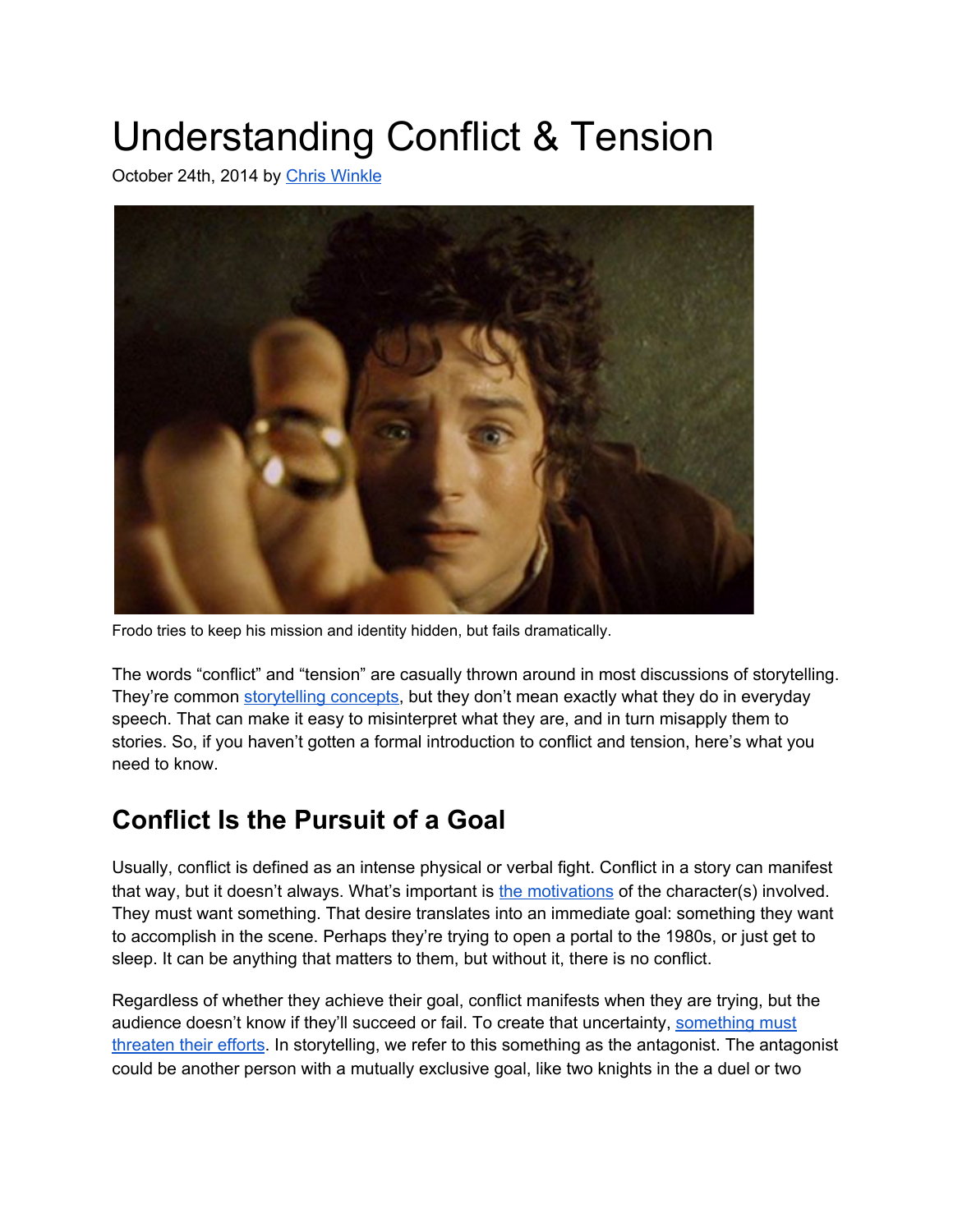runners in a race. Or it could be bad weather, their own fear, or a series of unlucky circumstances.

Even if there's a physical fight, the characters must have meaningful goals tied to it, or it isn't a conflict in the storytelling sense. Two people who fight each other just because they're drunk and feel like fighting don't have anything to gain or lose by besting one another. Their punches will be relegated to mere flavor in any story their fight appears in.

#### **Conflict Is Important When Stakes Are High**

On the reverse side, a conflict becomes more important to the story if the characters have everything to gain or lose by it. When storytellers increase the consequences of loss or success, we call it "[raising](https://mythcreants.com/blog/seven-ways-to-make-your-story-more-powerful/#stakes) the stakes." Let's look at our two drunk fighters again. Their fight will be more important if:

- 1. Both of them are sure they can beat anyone in a brawl, and they boasted to each other before the fight. Now their pride is at stake.
- 2. Each has bet several thousand dollars on the fight. That will raise the stakes further but only if that money means something to the characters and the audience. One of the fighters could need it to receive medical treatment, and the other is trying to pay back the money they owe to a dangerous loan shark.
- 3. They're in a gladiator's arena, and it's a life or death match. We can also put the health and safety of other people on the line. Perhaps one is a cop protecting a witness who will testify against a mob boss, and the other is an assassin sent by the mob boss. That gives us a bonus stake: if the witness dies, the mob boss could go free.
- 4. One of the fighters is an Elder God who will destroy all of humanity, and the other is a former cultist who is desperately trying to banish it before it does. Now the fate of the world is decided by the outcome of this battle.

Most stories will benefit if the stakes are raised. However, there are a few pitfalls in raising them too high. First, if you have high stakes for most of your scenes, your story might feel melodramatic. Second, if you have high stakes and you aren't willing to give your story a tragic ending, the audienc[e](https://mythcreants.com/blog/how-team-rocket-villains-ruin-stories/) [could](https://mythcreants.com/blog/how-team-rocket-villains-ruin-stories/) call your bluff. For conflict to be effective, they must believe it could go either way.

#### **Conflict Is Called Tension When It's Covert**

Characters aren't always open about their goals. Sometimes they try to achieve them while keeping their motives secret. This creates a more subtle effect called tension.

A great example is tw[o](https://mythcreants.com/blog/how-to-get-fans-to-slash-your-characters/) [would-be](https://mythcreants.com/blog/how-to-get-fans-to-slash-your-characters/) lovers who meet for the first time. They each want to impress the other, but neither wants to let on they're trying. While they're covertly aiming for a positive impression, they'll try to find out if the other person is available and interested in them. Again, without their crush knowing they made an effort to find out.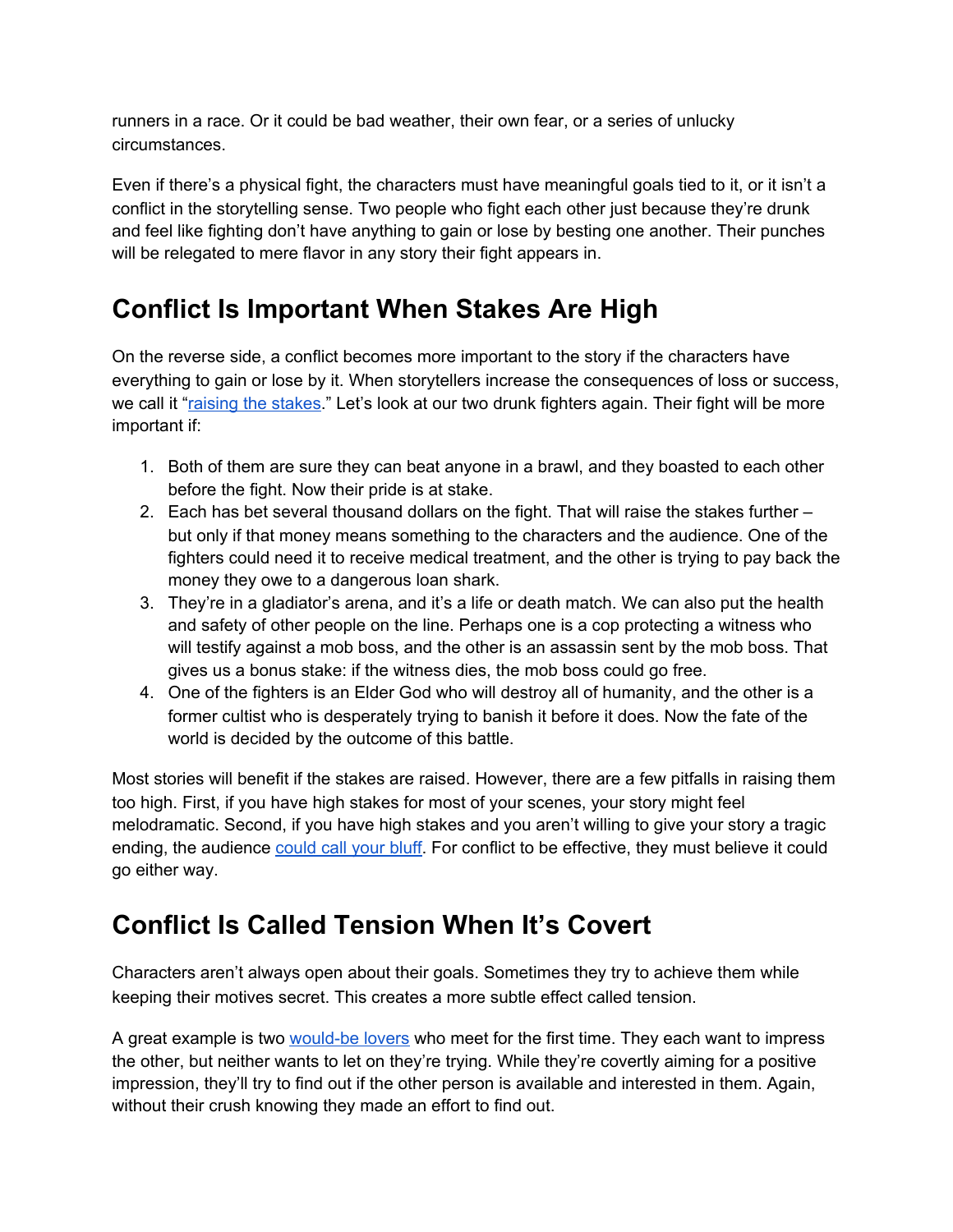Let's take another situation. We have a scene with a boss and an employee. The boss says something the employee strongly disagrees with. The employee wants to correct them, but doing so openly could get them fired. Instead, they might carefully chose their words to steer their boss in the right direction, while making it sound like a casual observation. Perhaps they even use reverse psychology.

In these situations, characters aren't spelling out their goals. A scene with tension may resemble a typical conversation between friends. But the audience will still sense the conflict, and weigh the chance of success or failure. That makes even small talk engaging.

## **Conflict Is Essential to Scenes**

Conflict is the primary source of entertainment in stories. Without it, scenes are boring. If you have any scenes in your story that don't have conflict, ask yourself why you included them. Chances are good that you designed them to pass information to the audience. That doesn't usually work, because without conflict, the audience has little reason to care about your information.

Information bestowing scenes only work if:

- 1. They are short, more like quick snapshots or pan-overs than full scenes.
- 2. They reveal information that is critical to the plot and characters that have already been introduced.

If you have a quick scene where your [mysterious](https://mythcreants.com/blog/how-to-make-your-dastardly-villain-more-memorable/) villain reveals his true identity over the lifeless body of a sidekick that was alive minutes earlier, then okay. You don't need conflict there. Your audience will be busy re-evaluating everything that's happened, imagining the conflict that took place off screen, and anticipating a new threat to the protagonist.

Otherwise add [conflict](https://mythcreants.com/blog/five-ways-to-add-conflict-to-your-story/) into that scene, or [c](https://mythcreants.com/blog/cut-that-scene/)ut it [out](https://mythcreants.com/blog/cut-that-scene/).

### **Conflict Should Vary Across Scenes**

There are a few considerations when looking at all of the conflicts in your story together. Mainly, your conflicts should be varied. If the stakes are always high, or always low, or they always manifest as tension, or they're all overt, your audience could get bored. Variety is the spice of life; sprinkle it liberally throughout your scenes.

Give your story a nice arc by raising the stakes as it progresses. Look for ways to invigorate your final battle. If you have critical conflicts early, tone them down to give your plot room to build. As you go through your story, turn the heat up by two degrees, then cool it down by one, then raise it by two more, and so on. Save the highest stakes for your climax.